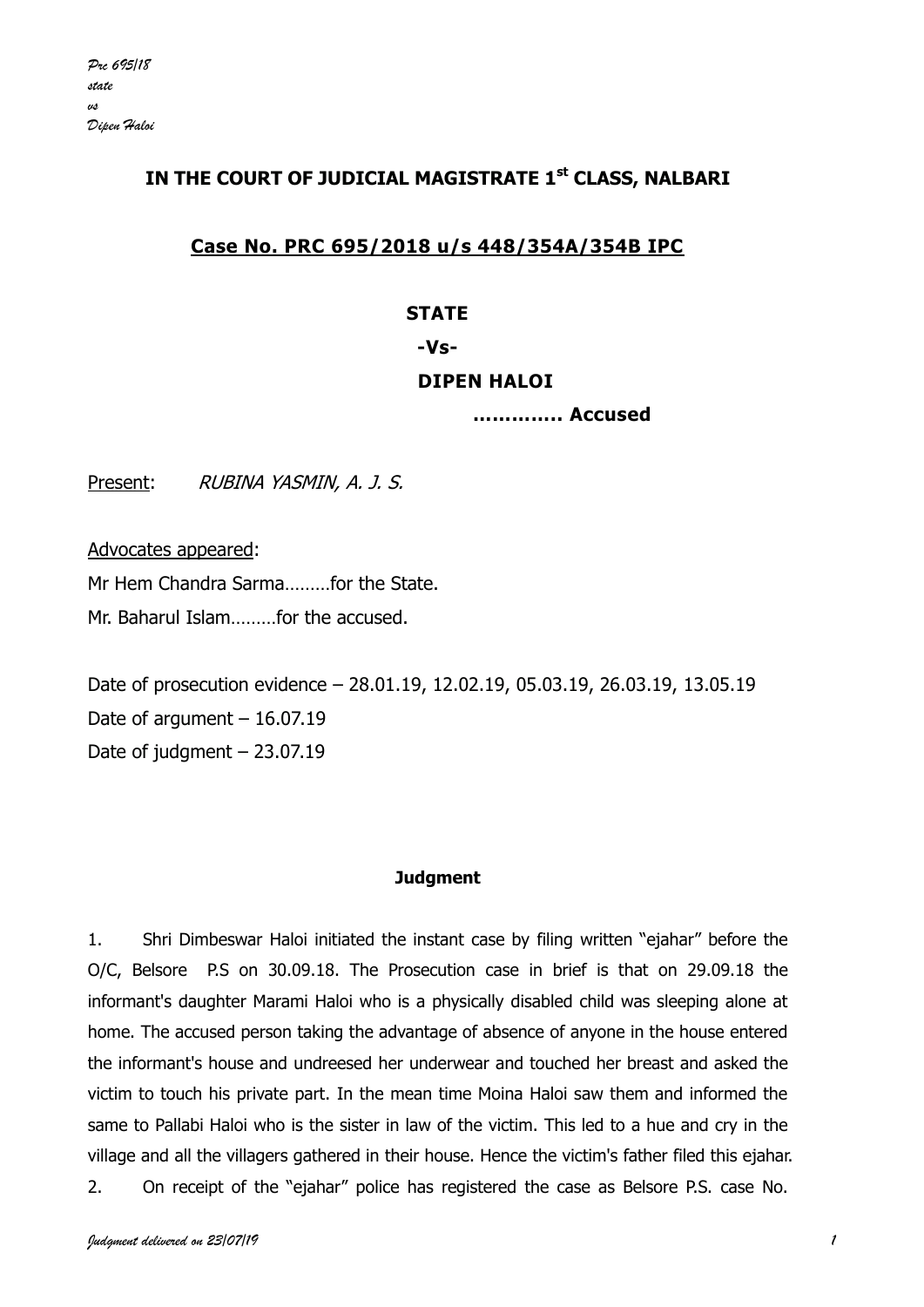213/18 u/s 448/354A/354B IPC and investigated the matter. On completion of investigation, police filed charge sheet against the accused person Dipen Haloi u/s 448/354A/354B IPC.

3. During trial, the accused person was allowed to go on bail. Relevant copies of the documents were furnished to the accused person u/s 207 CrPC. Upon perusal of materials on record and after hearing both sides, sufficient materials were found against the accused person u/s 448/354A/354B IPC and accordingly charges were framed. The contents of the offences were read over and explained to the accused person to which he pleaded not guilty and claimed to be tried.

4. Prosecution in support of the case examined as many as 8 witnesses. Defence side did not examine any witness in support of their defence. The examination of the accused person u/s 313 was taken in which he denied all allegations levelled against them. Defence declined to adduce evidence on their behalf.

5. I have heard argument of both sides.

# **Points For Determination**

6. Upon hearing and perusal of the record, I have framed the following points for determination:

- I. Whether the accused person on 29.09.18 at Pipolibari under Belsore PS criminally trespassed into the house of informant and thereby committed an offence punishable under section 448 IPC?
- II. Whether the accused persons on same date, time and place committed offence of sexual harassment to the victim and thereby committed an offence punishable under section 354A IPC?
- III. Whether the accused persons on same date, time and place has assaulted or used criminal force to disrobe the victim or compel her to be naked and thereby committed an offence punishable under section 354B IPC?

# **Discussions, Decisions and Reasons Thereof**

1. I have carefully gone through the entire evidence on record and materials placed before me.

2. Pw 1 Dimbeswar Haloi deposed in his evidence that the on the date of occurrence at about 8 a.m. He went for his work. On that day at about 10 p.m. his son Bijit Haloi came to him and while crying asked him to go to home. When he went to his house he saw many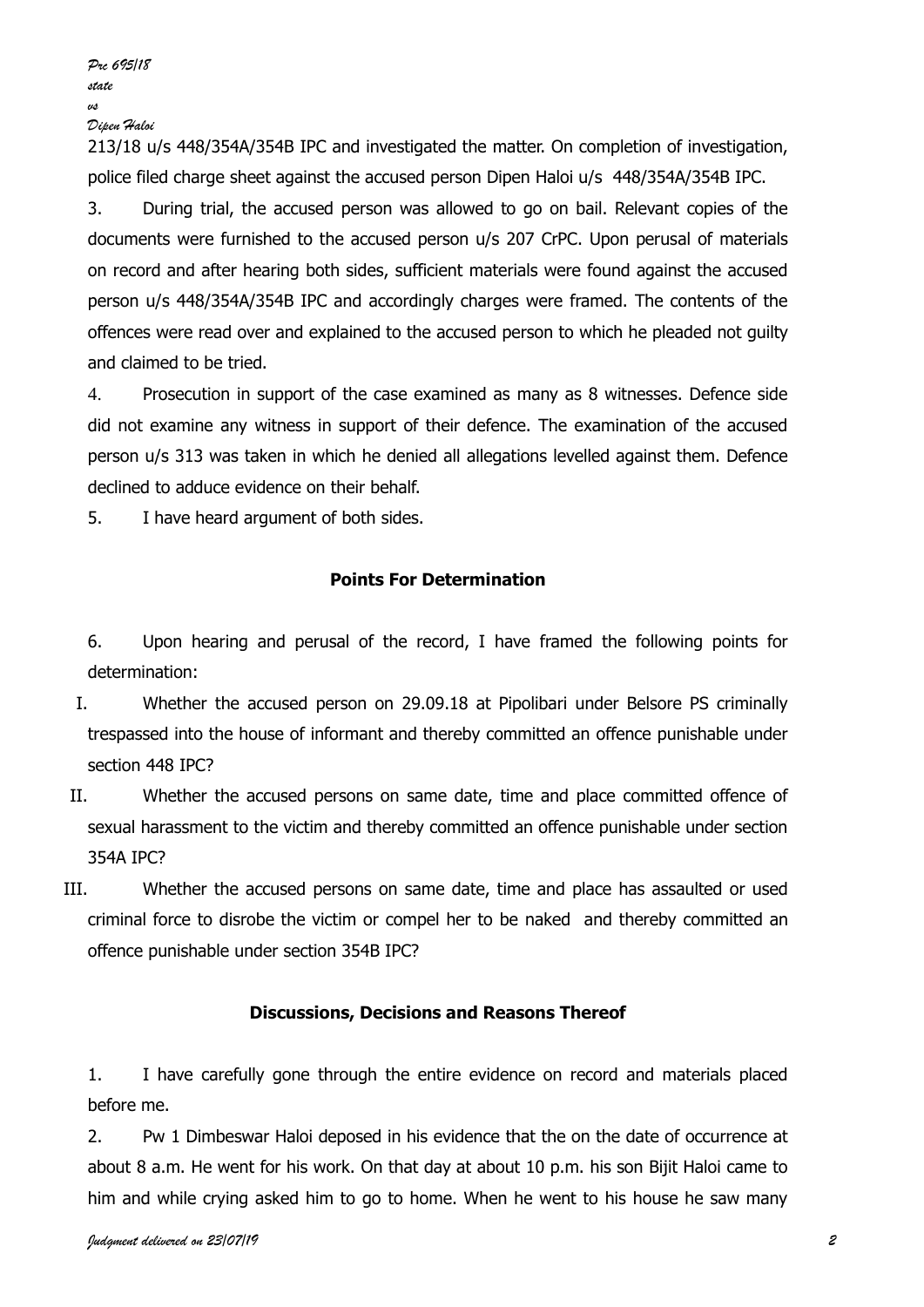people gathered in his house. He saw his daughter Marami Haloi was crying. When he asked her she replied that accused Dipen Haloi entered her room and made her naked and undressed her panty and also touched her breast. He then called all the village poeple. The village headmen told him to compromise the matter but later suggested him to file the ejahar. Later he filed the ejahr. Ex 1 is ejahar. Ex 1 (1) is his signature.

3. During his cross examination he stated that he has 4 daughters and one son in his family. He stated that he and his brother's family stay together in the same campus. He stated that very often the accused person comes to his place. He stated that when he came to his house he saw Punama Haloi, Tukut @ Bina Das, Bimala Haloi, Prabhat Haloi in his house.

4. Pw 2 Bhanita Haloi @ Moina deposed in her evidence stated that on the date of occurrence she asked Marami to go to a shop and she went. Further she has no knowledge about the occurrence. Ld. App declared the witness as hostile and prayed to cross examine the said witness. During cross she denied the suggestion put forwarded by the prosecution side

5. Druing her cross examination by the defence side she stated that her house in near to Marami's house but she has not heard any hue and cry. He stated that she has not stated anything before the police.

6. Pw 3 Marami Haloi who is the victim deposed in her evidence that on the date of occurrence she was sleeping alone when Dipen Haloi came to their house. She stated that there was no one at her house. Dipen Haloi put off her panty and touched her breast and aksed her to touch his private part. Then Moina Haloi saw them. She then informed the same to her sister in law. When other people came Dipen Haloi went away.

7. During her cross examination she stated that Palabi Haloi and near about 50 ladies gathered their place. She stated that on the date of occurrence she then went to shop with Moina. She has admitted that she stated before police that the women of her neighbourhood has actually tried to blemish her character by involving her with Dipen Haloi. She admitted that her father arranged for a village meeting and in that meeting her father asked Dipen to pay 2 lac or marry her and as he refused so her father filed the case. She also stated that Dipen frequently comes to their place. She has stated that Bhanita @ Moina has seen them together and that Moina has only blemished her character before the people. She further stated that she does not love Dipen Haloi. On the date of occurrence her uncle and aunty were present in house. They share the common campus. She also stated that she was not willimg to file the ejahar so her father has filed. Her father took her to police station while filing the ejahar. She has not read the ejahar nor was she read over. She further stated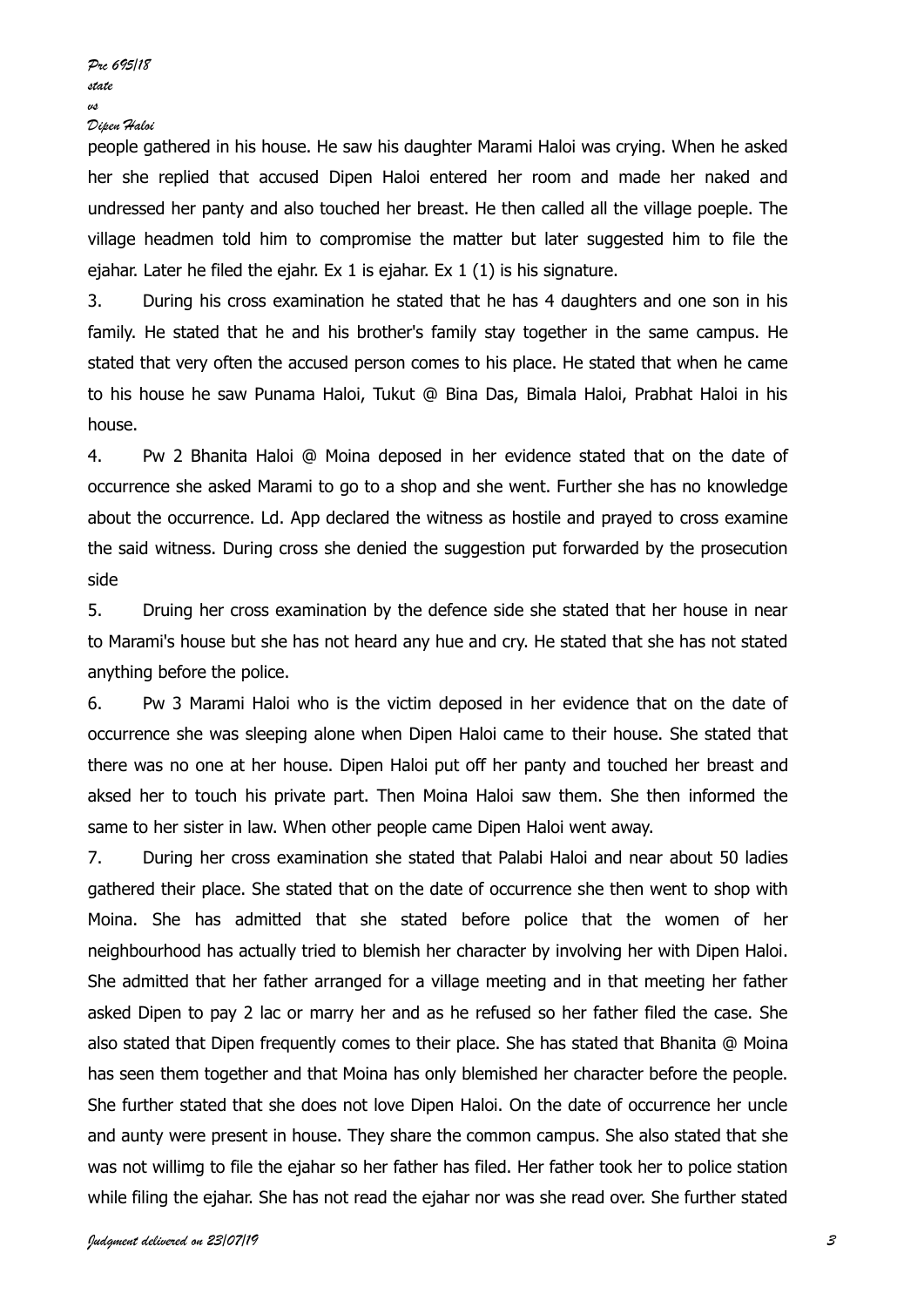that her father has not asked her anything about the occurrence.

8. Pw 4 Pallabi Haloi depsoed in her evidence that on the date of occurrence at about 10:30 a.m. Bhanita Haloi informed her that Dipen Haloi has put off Marami Haloi's panty. So she went to her house and saw Marami crying. When she asked her she replied that Dipen has put off her panty.

9. During her cross she stated that she is the siter in law of the victim and that they reside in the same campus. She stated that when Bhanita informed her Bijoya Haloi, Barnali Das and Manmati Haloi were present. She stated that 4 women went to Marami's house. She denied the suggestion put forwarded to her by the defence side.

10. Pw 5 Bijoya Haloi deposed in his evidence that Bhanita has informed her that she has seen Dipen entering Marami's room. When they went to Marami's house and asked her she told that Dipen came to her place and went away after drinking water.

11. During her cross examination she stated that when she acem to Marami's place already there were 30-40 people in her house. She has denied the suggestion put forwarded by the defence side.

12. Pw 6 Dr. Barnali Pathak depsed in her evidence that on 30.9.18 at around 4:35 p.m. he examined Marami Haloi. On examination he found genital organs well developed vulva healthy, hymen ruotured non tendered vagina admit two fingers and cervix healthy. No injury was found in her body. Results of laboratory investigation shows vaginal swap fro microscopy examination that there was no sperm. No evidence was found of recent sexual intercourse. Ex 2 is injury report. Ex 2 (1) is her siganture.

13. During her cross she stated that as per column 13 (b) of ex 2 as she asked the victim she reported that she has been in sexual relationship with the accused since a year.

14. Pw 7 Bina Das deposed in her evidence that the occurrence took place in September  $2018$  at about  $10:30 - 11$  a.m. She stated that on that day she was in her relative's house when Palalbi Haloi called her and informed her that Dipen Haloi had entered the house of the victim and was found in compromising position with her. When she went to ask Marami she replied that Dipen Haloi had put off her panty and asked her to touch hs private part and Dipen touched her breast. She also told her that Dipen many a times had done the same to her.

15. During her cross she stated that Pallabi Haloi has informed her when she was near Marami's courtyard. When Pallabi informed her Barnali Das and many other people were present. She stated that she was in Po for 2 hours and that police has interrogated her in Marami's place itself. She ahs denied the suggestion put forwarded by the defence side.

16. Pw 7 ASI Bandhuram Baishya deposed in his evidence that on 30/09/18 an ejahar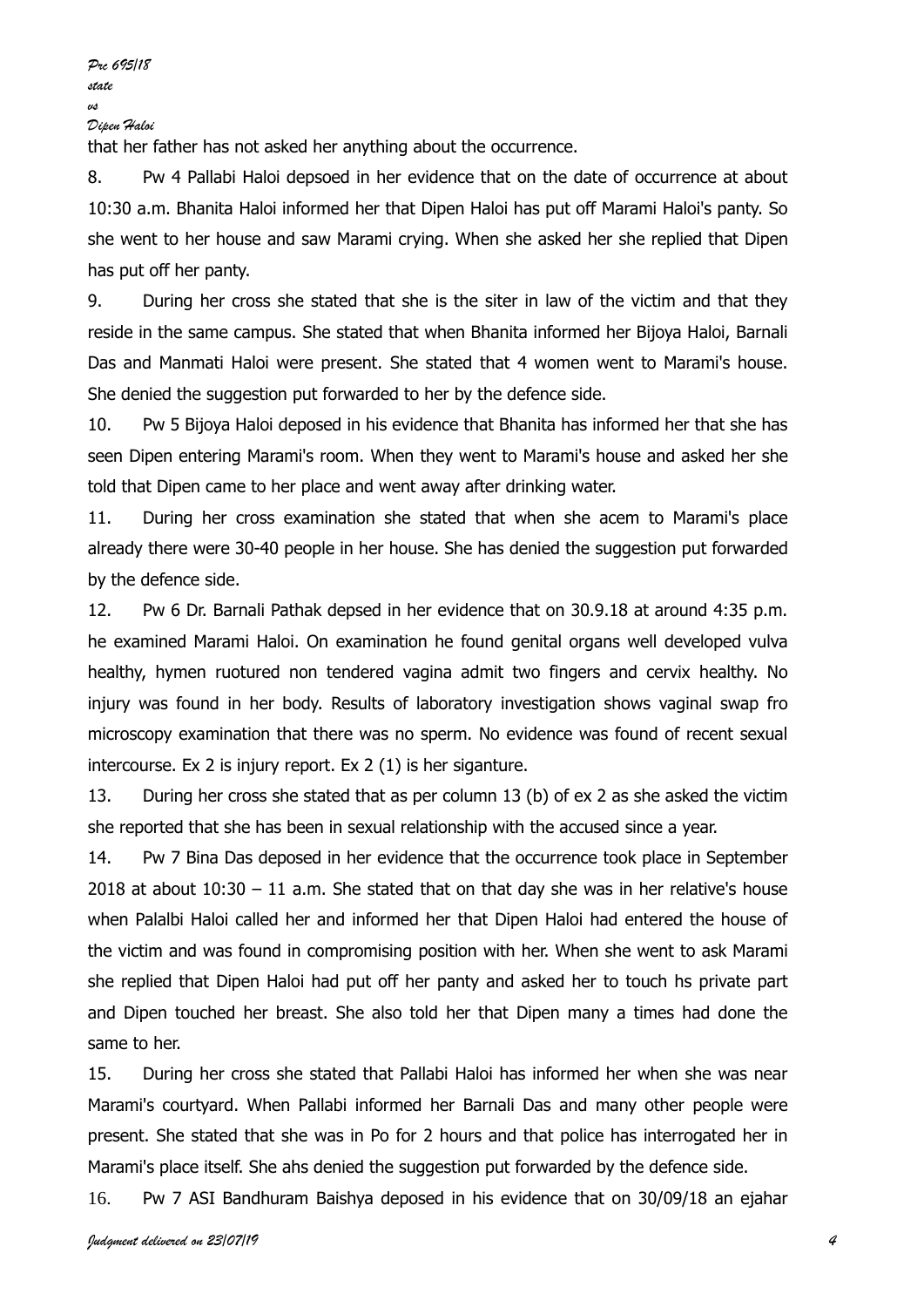was filed by Dimbeswar Haloi. The o/c registered the case ad entrusted him with the task of investigation. He went to PO on 30.9.18 and prepared the sketch map and recorded the statement of the witnesses. He collected the medical report. On completion of investigation he submitted charge sheet against the accused persons u/s 448/354A/354B IPC. Ex 4 is the sketch map. Ex 4 (1) is his signature. Ex 5 is Charge sheet. Ex 5 (1) is his signature.

17. During his cross examination he stated that ejahar was filed after 24 hours of the occurrence. He recorded the statement of the witnesses on 30.9.18. He stated that He has recorded the statement of Bhanita Haloi. Pw pallabi Haloi has not stated befroe her that wehn she wen to Marami's house Marami told her that Dipen Haloi had told him to put off her panty. Pw 5 Bijoya Das has not stated that Bhanita and Marami ahd told her about the occurrence. Pw 7 also not stated that Pallabi has informed her and then she went to Marami's house.

18. Now on going through the entire evidence on record the prosecuiton story in nutshell can be described as that the accused person criminally trespassed into the house of the informant and put off Marami Haloi's panty and touched her breast and also asked him to touch his private part.

19. Now in order to convict the accused u/s 354 B IPC the prosecution must establish that the accused person has assaulted or used criminal force to disrobe the victim or to compel her to be naked. On perusal of the entire evidence it is seen that no one was present in informant's house at the time of occurrence and that Bhanita @ Moina has seen the accused and Marami together. When the evidence of Bhanita @ Moina is seen it transpires that she was declared a hostile witness. Prosecution could not elicit anything by cross examining the said witness. Moreover, during her cross by defence she has stated that she has not heard anything. Moreover, on perusal of the evidence of Pw 3 that is the victim no amount of force used by accused is seen. She simply stated that the accused asked him to touch his private part and put off her panty. She has not uttered a single sentence which could indicate that she was forced to do so. Moreover on perusal of the injury report it is seen that victim herself has reported that she had been in sexual relationship with the accused person since a year. No amount of assault or criminal force used by accused could be indicated by the evidence of the victim. Further perusal of her evidence reveals that she was not even willing to file the case and it was her father who filed the case and that the ejahar was not read over to her. She further revealed that her father filed this case as Dipen refused to marry her or give her Rs 5 lacs.

20. Perusal of the evidence of M/o shows that there was no sexual intercourse and no injury was seen in body and that the victim chaged the apparel and took her bath. Evidence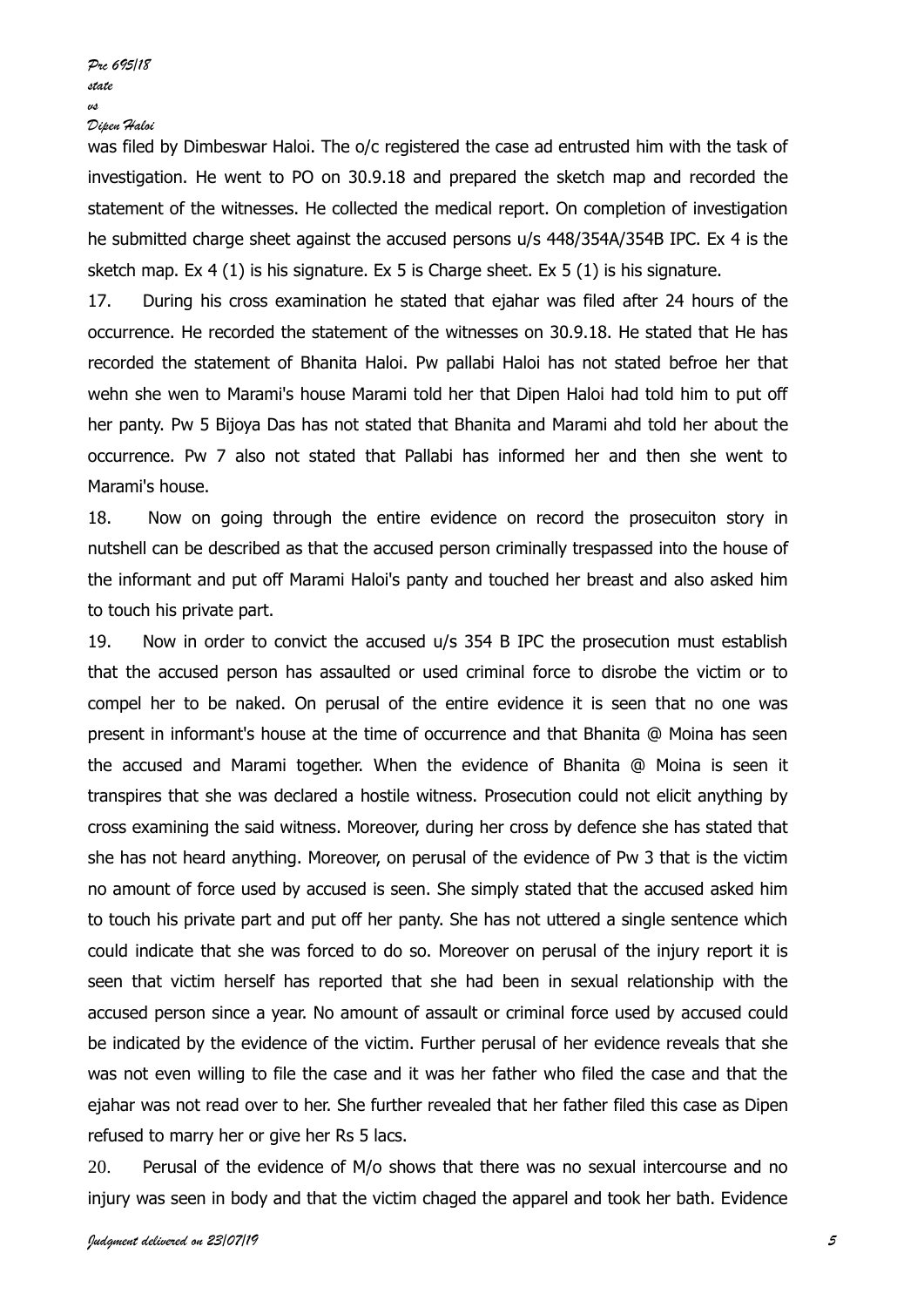of M/o indicates that victim was in normal condition even after the occurrence as she changed her clothes and also took bath. Further she has herself admitted that she went to shop with Moina after the occurrence which seems to be quite abnormal for a girl who has been sexually harassed. Moreover she having sexual relationship with the accused since a year without having any other's knowledge and her behaviour after the occurrence indicates that there was no force or compulsion from the accused side. Further she herself admitted that the women tried to blemish her charecter by involving her with Dipen Haloi. This statement itself raises a doubt to the prosecution case.

21. Further on perusal of the evidence of other Pws many discrepancies have been found. Pw 4 Pallabi Haloi stated that she was told about the occurrence from Moina haloi whereas the latter denied to have any knowledge about the occurrence. Moreover whatever she has deposed in her chief that she went to Marami and aksed her and that the latter replied to her that dipen ahd put off her panty has not been stated by her during her 161 CrPc statement. Thus ommission of such statement, which is the base on which the prosecution case solely depends upon, amounts to contradiciton. Pw 5 Bijoya Haloi did not even utter any incriminating materials against accused Dipen Haloi.

22. Over and above Pw 7 who claims that Marami has told her about the occurrence, stated that she stayed in Marami's house for more than 2 hours on the date of occurrence and police recorded her statement on the same day. But ejahar was actually filed the next day after the occurrence that is on 30.09.18 and police came to PO on 30.09.18 itself. Moreover she did not state before I/o that she went to Marami's house to ask her about the occurrence. Therefore her statement becomes wholly unreliable. Also no iota of evidence found u/s 354A against the accused person.

23. It is an established law that the prosceution has the burden to prove the case and the evidence must be cogent and consistent with the charges levelled against the accused. However, minor contradiction can be ignored but the evidence led by the prosecution must be strong enough to outlast the relentless attack made by the defence side. Unfortunately in this instant case the prosecution evidence lacks that credibility and quality thereby giving rise to reasonable doubt to the prosecution case.

24. Therefore, the vital witnesses examined by prosecution side could not estabish the guilt of the accused person beyond reasonable doubt. Accordingly, accused person Dipen Haloi is not held guilty of the offence punishable u/s 448/354A/354B IPC and accordingly, he is acquitted and set at liberty forthwith.

25. The bail bond furnished on behalf of the accused person shall remain in force for a further period of six months.